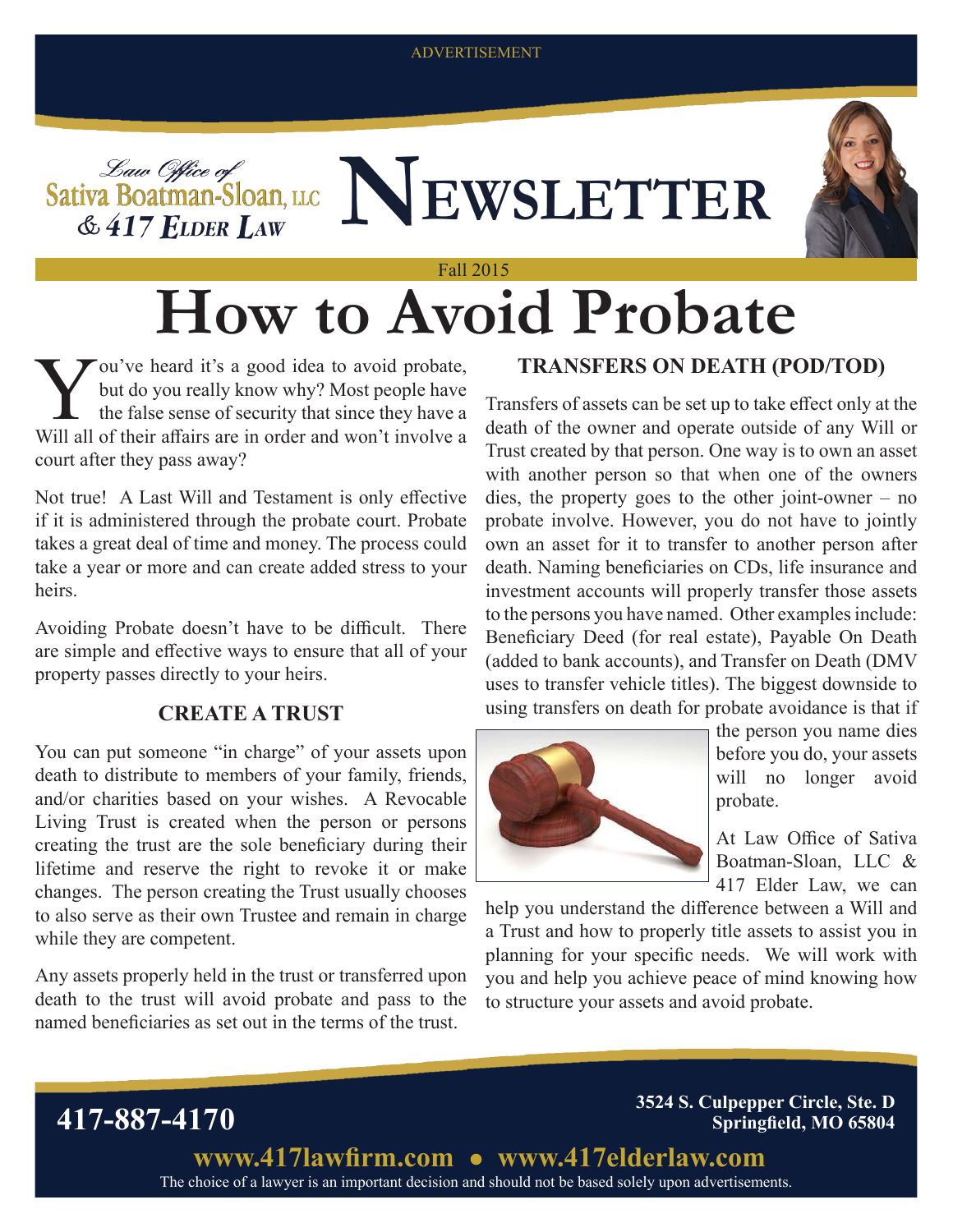## **'Tis the Season for Gift Giving**

Do you ever stress about what gift to give for someone who seems to have everything?

Perhaps these non-traditional holiday gifting ideas will help.



- **• Savings Bonds:** great for children
- **• Charity "on behalf ":**  research the recipient's favorite charity and make a donation in their name
- **• Event Tickets:** local productions, such as theater productions; zoo admission; theme parks
- **• Gift of Time:**  coupons for chores/ tasks, i.e. taking out trash; babysitting; cleaning
- **• Family Time:** give a fun time for whole family, i.e. afternoon of miniature golf, bowling, archery lessons
- **• Creativity:** homemade gifts are always special as they take thought, time and talent

# **Should I Form an LLC?**

**Perhaps the most frequently asked questions I get by business owners are** "Should I form a Limited Liability Company (LLC)? What are the advantages if I did? Should I wait until my business grows to a certain level?" *"Should I form a Limited Liability Company (LLC)? What are the advantages if I did? Should I wait until my business grows to a certain level?"*

You may have started your small business under your own individual name and filed a Fictitious Name Registration for your business name with the Missouri Secretary of State's Office (also known as a DBA). This has not technically formed a separate business entity.

## **The biggest drawback to operating as a DBA is that there is no distinction between you and your business.**

Simply put, if you are sued in the course of your operations, you stand to lose your personal as well as your business assets.

LLCs are similar to corporations in that they offer certain liability protections to the owners. However, LLCs have fewer corporate formalities and greater tax flexibility.

This is one of the key reasons that I advise clients to consider forming an LLC at the initial stages of starting their new business. You shouldn't wait until you are a certain size, have a certain amount of revenue, or begin hiring employees. Don't think you are too small to take this important step.



The most popular feature of the LLC is your personal protection from your business liabilities. With an LLC in place, a lawsuit against your business may still be able to clean out your business assets but likely won't cost you your family home.

LLCs can be formed with more than one owner and have the operational flexibility of a partnership. If this option is chosen, I can't stress enough the importance of consulting an attorney to draw up an operating agreement. Few people go into business expecting things to go awry, however it is good business practice to have strong legal agreements in place between business owners from the beginning.

At Law Office of Sativa Boatman-Sloan, LLC, we can help you understand the advantages of forming an LLC and discuss the options available to best fit your needs.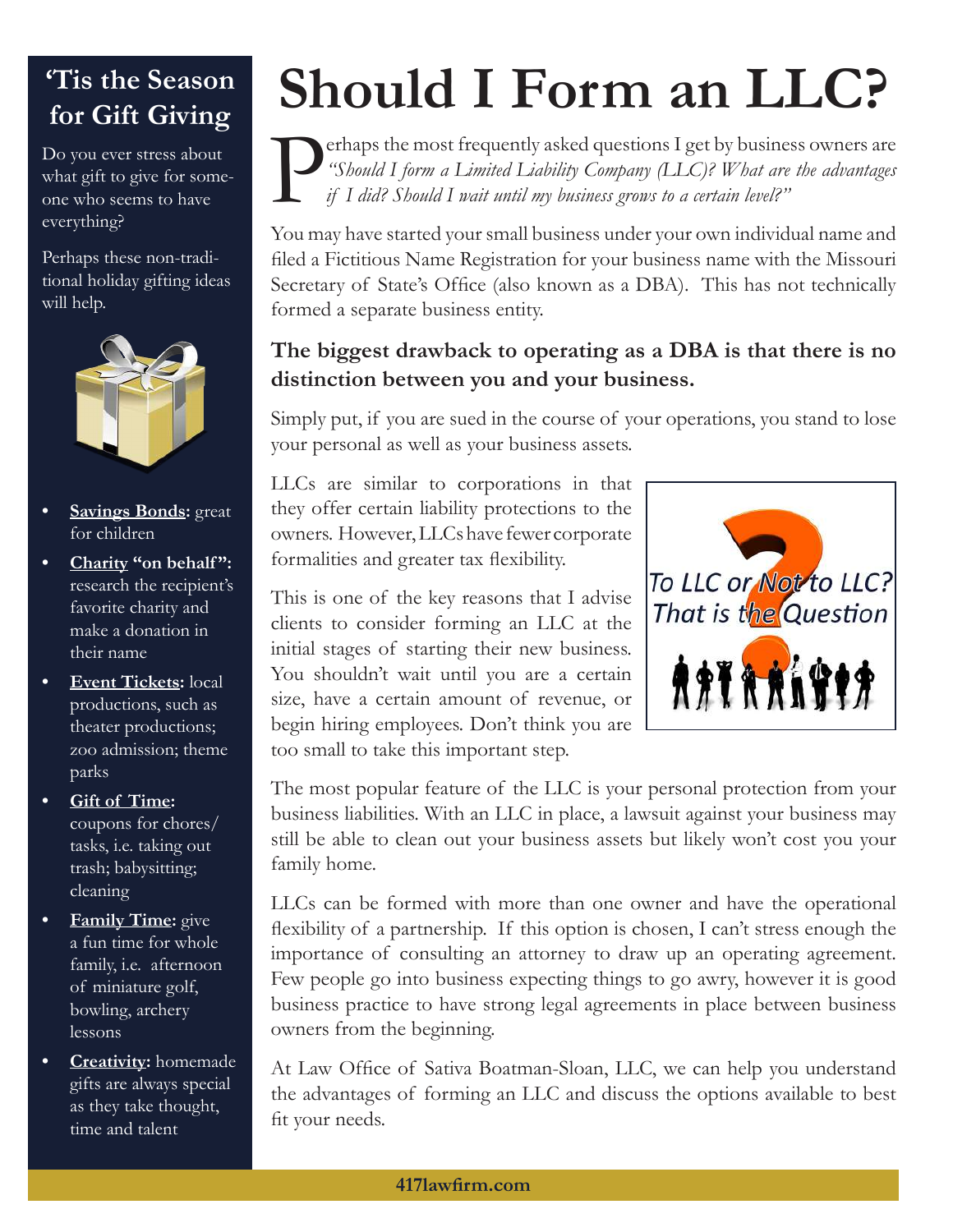# **Our Lives are Like the Seasons**

Tach season brings forth its unique beauty and challenges, and although we each have our favorite season, we look forward to the next season with anticipation. In many ways our lives are a reflection of the four seasons. Here's how:

• **Spring** can be equaled to your youth full of activity and opportunity. As with planting a garden, it is the season for entering the fertile fields of life with seed, knowledge, commitment and a determined effort.

• **Summer** is a time of perseverance. Success in life is not an easy matter, nor is it an easy matter for the seed to push away the soil in an attempt to find the light or sink its roots deeper to seek water. Whether you are building a life or growing a garden there will always be challenges facing you each day.

• **Fall** is a time for harvesting the fruits of your springtime and summertime labors. If you planted abundantly in the spring and fought against the bugs, weeds and weather conditions of summer, fall can bring you rewards for rejoicing.

• **Winter** is a time to reflect and enjoy the fruits of your labor. If you have prepared by planting abundantly in the spring, guarded your crops carefully during the summer and harvested massively in the fall, winter can be yet another season of opportunity. If you did not adequately prepare or did not have the willingness for early discipline, it may be a season of regret.

One of the most enjoyable seasons to experience in the Ozarks is upon us – whether you call it fall, autumn or harvest time. It is the time to reap what you have sown in the spring and grown in the summer. Fall is the time for the final push towards your goals, the celebration of the completed project and thanksgiving for all of the people in your life.





We have the highest concentration of holidays in the last quarter of the year. With Halloween, Thanksgiving, Christmas, and New Year's your calendar is bound to be booked solid with family gatherings, company parties, and get-togethers with friends.

The holidays are supposed to be about family, friends and appreciation. All too often, busy schedules, gift lists, and too much togetherness can lead to tension, stress, and the occasional melt-down. Remember these tips for staying sane through the holidays.

**PLAN EARLY.** Start thinking about the big day before it actually gets here so you don't have to rush to get everything done at the last minute. Check in with guests, or your host, a few days ahead of time to confirm plans.

GET ORGANIZED. Make lists and use an appointment book to keep track of things to do and events to attend.

**SHARE TASKS.** You really don't have to do everything yourself. Share your "to do" list with others. Spend time with friends and family while you share tasks like decorating, cooking, or wrapping gifts. Invite people to bring their favorite covered dish to dinner.

**KNOW YOUR SPENDING LIMITS.** Lack of money is one of the biggest sources of stress during the holidays. Set a budget and don't spend more than you've planned. It's OK not to get the latest and greatest and it's certainly OK to tell your child that a toy may cost too much. Don't buy gifts that you'll spend the rest of the year trying to pay off.

**SAY NO.** You are going to be approached to attend a TON of events. It's OK to say "no" to those events that aren't important to you. This will give you more time to focus on your "yes" events that you want to attend.

**BE REALISTIC.** Don't be like Clark Griswald and pressure yourself to create the perfect holiday for your family. If you build in your mind what would be perfect, you stress yourself out when things seemingly go wrong. Instead, focus on the traditions that make the holiday special to you.